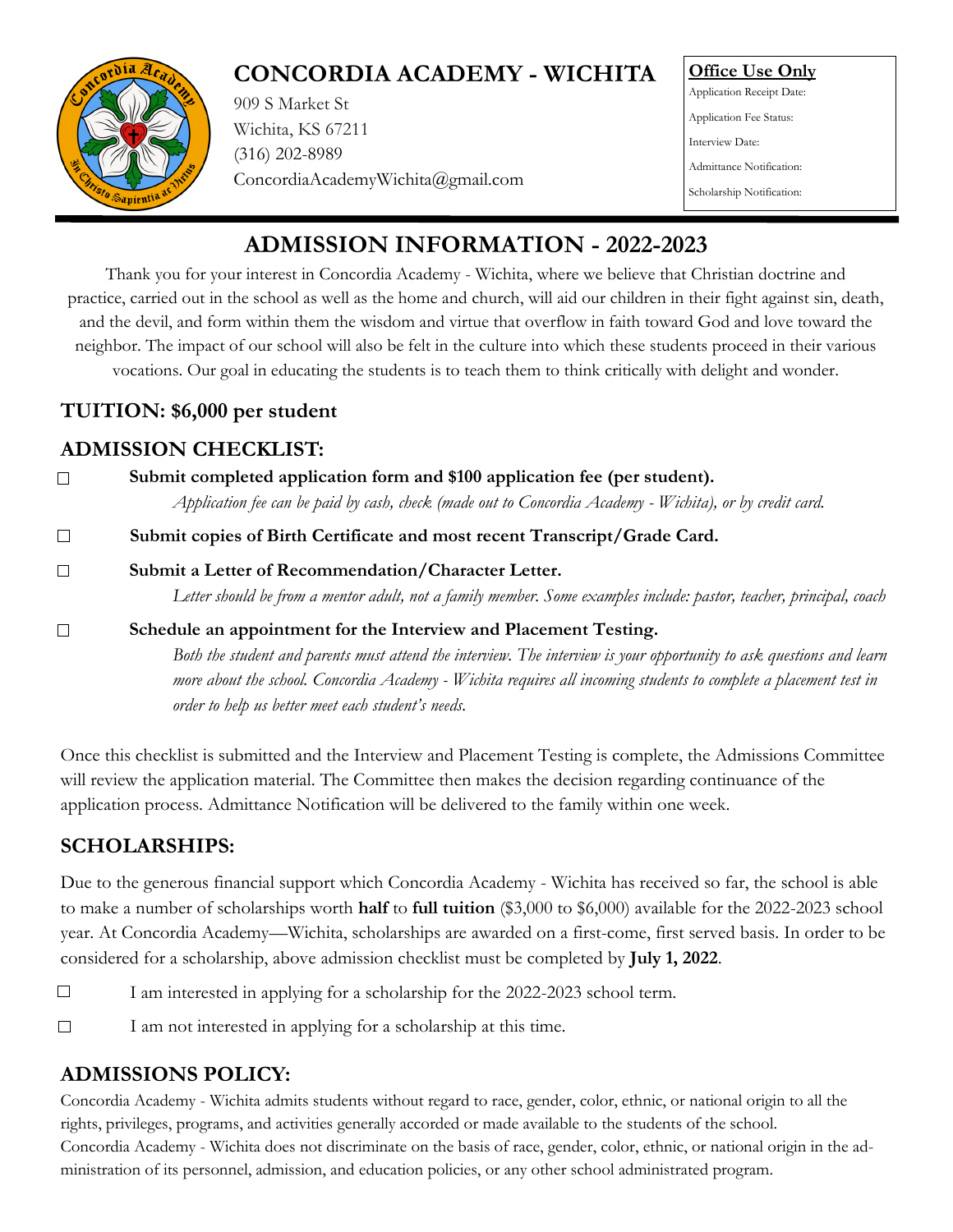## CONCORDIA ACADEMY - WICHITA **APPLICATION FOR ADMISSION**

#### 2022-2023

| <b>APPLICANT INFORMATION:</b>                                                     |        |     |        |      |  |
|-----------------------------------------------------------------------------------|--------|-----|--------|------|--|
|                                                                                   |        |     |        |      |  |
|                                                                                   | $\Box$ | Boy | $\Box$ | Girl |  |
|                                                                                   |        |     |        |      |  |
|                                                                                   |        |     |        |      |  |
|                                                                                   |        |     |        |      |  |
|                                                                                   |        |     |        |      |  |
|                                                                                   |        |     |        |      |  |
| PARENT/GUARDIAN INFORMATION:                                                      |        |     |        |      |  |
| Parent/Guardian #1 - Relationship to Applicant: _________________________________ |        |     |        |      |  |
|                                                                                   |        |     |        |      |  |
|                                                                                   |        |     |        |      |  |
|                                                                                   |        |     |        |      |  |
|                                                                                   |        |     |        |      |  |
|                                                                                   |        |     |        |      |  |
|                                                                                   |        |     |        |      |  |
|                                                                                   |        |     |        |      |  |
| Parent/Guardian #2 - Relationship to Applicant: _________________________________ |        |     |        |      |  |
|                                                                                   |        |     |        |      |  |
|                                                                                   |        |     |        |      |  |
|                                                                                   |        |     |        |      |  |
|                                                                                   |        |     |        |      |  |
|                                                                                   |        |     |        |      |  |
|                                                                                   |        |     |        |      |  |